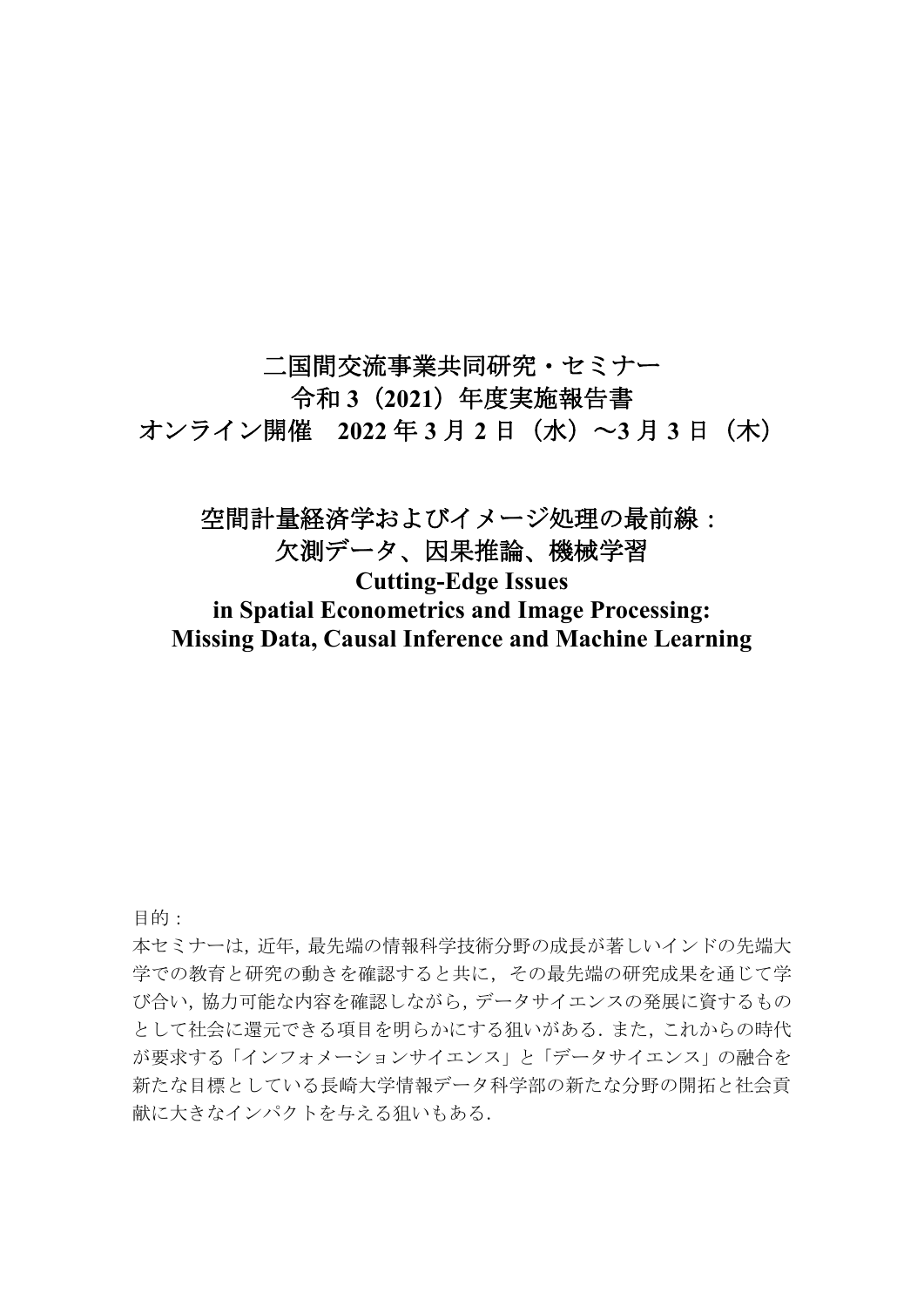長崎大学



# インドラプラズサ情報工科大学デリー校



インドラプラズサ情報工科大学デリー校(IIIT-Delhi, Indraprastha Institute of Information Technology, Delhi)は, デリー州政府によって 2008 年に新設された IIIT のデリー校である. すでに, Times Higher Education World University Rankings (2022)では 601-800 位にランクインしており,QS World University Ranking (by subject CSE 2021)では 401-450 位にランクインするなど, IT 分野における研究機 関として特に注目されている.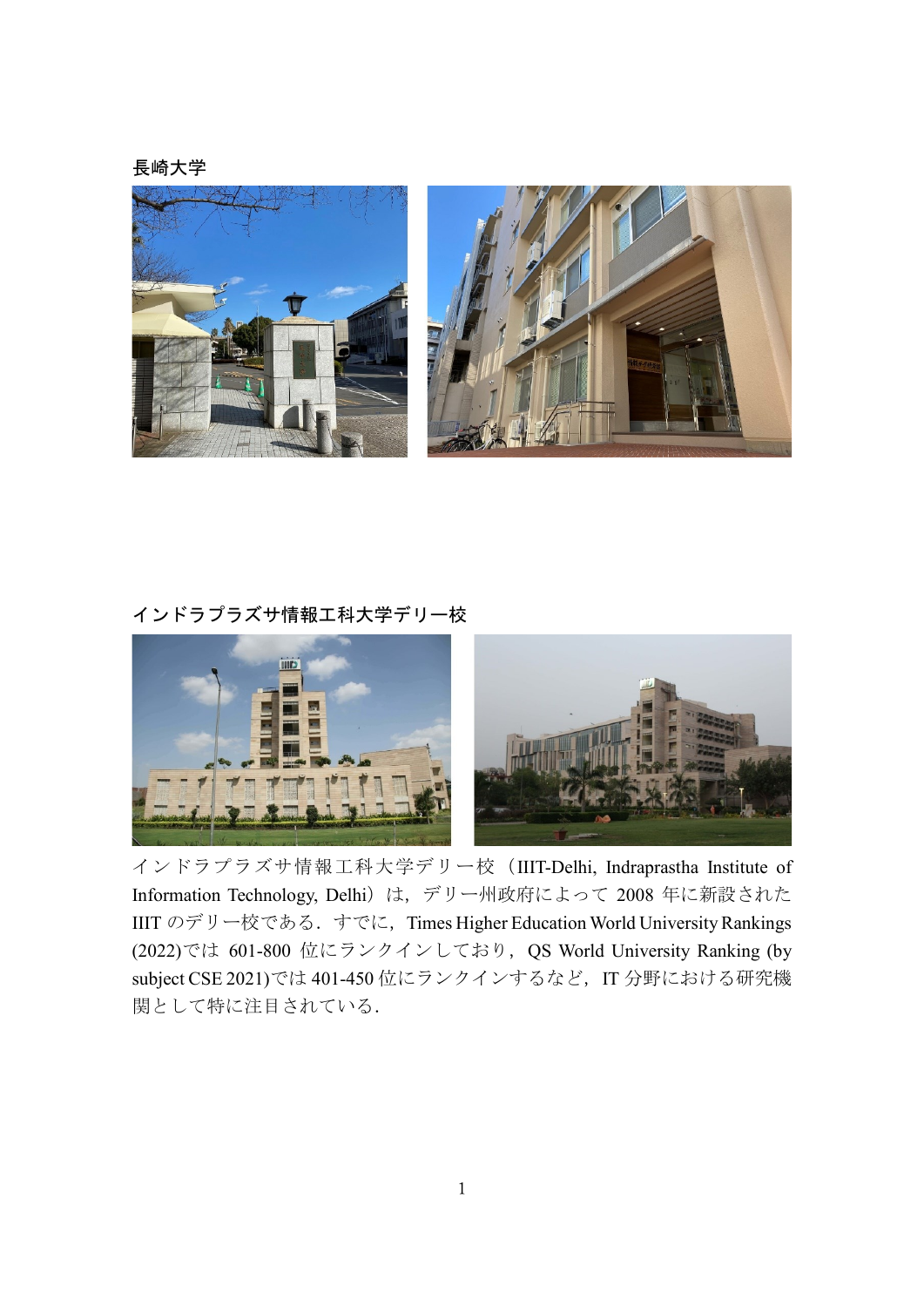# 【プログラム】

 $2022 43 7 2 1 (March 2nd, 2022)$ 

| 13:00-13:05 | Ryuei Nishii (Nagasaki University):                                  |
|-------------|----------------------------------------------------------------------|
|             | Past, Present, and Future of School of Information and Data Sciences |
|             | at Nagasaki University                                               |
| 13:05-13:10 | Gaurav Arora (IIIT-D):                                               |
|             | Past, Present, and Future of Indraprastha Institute of Information   |
|             | Technology, Delhi                                                    |
| 13:10-13:30 | Gaurav Arora (IIIT-D):                                               |
|             | Econometric Issues due to Missingness Mechanisms and Spatial         |
|             | Autocorrelation Patterns in Groundwater Levels of India's Gangetic   |
|             | Plains                                                               |
| 13:30-13:50 | A V Subramanyam (IIIT-D) :                                           |
|             | IN-SAT: A novel land cover classification dataset for Indian         |
|             | Subcontinent                                                         |
| 13:50-14:10 | Masayoshi Takahashi (Nagasaki University):                           |
|             | A novel application of multiple imputation to causal inference       |
| 14:10-14:30 | Ryuei Nishii (Nagasaki University):                                  |
|             | SOLAR ACTIVITY IS ONE OF TRIGGERS OF EARTHQUAKES                     |
|             | WITH MAGNITUDES LESS THAN 6                                          |
| 14:30-14:40 | <b>Break</b>                                                         |
| 14:40-15:00 | Senya Kiyasu (Nagasaki University):                                  |
|             | Semi-Supervised Land Cover Classification with Spectral and Spatial  |
|             | Consideration                                                        |
| 15:00-15:20 | Muthu Subash Kavitha (Nagasaki University):                          |
|             | Artificial intelligence bridges the gap between human and machine    |
| 15:20-15:40 | Byungdug Jun (Nagasaki University):                                  |
|             | Displacement Model of the 2016 Kumamoto Earthquake using             |
|             | <b>InSAR</b> Technology                                              |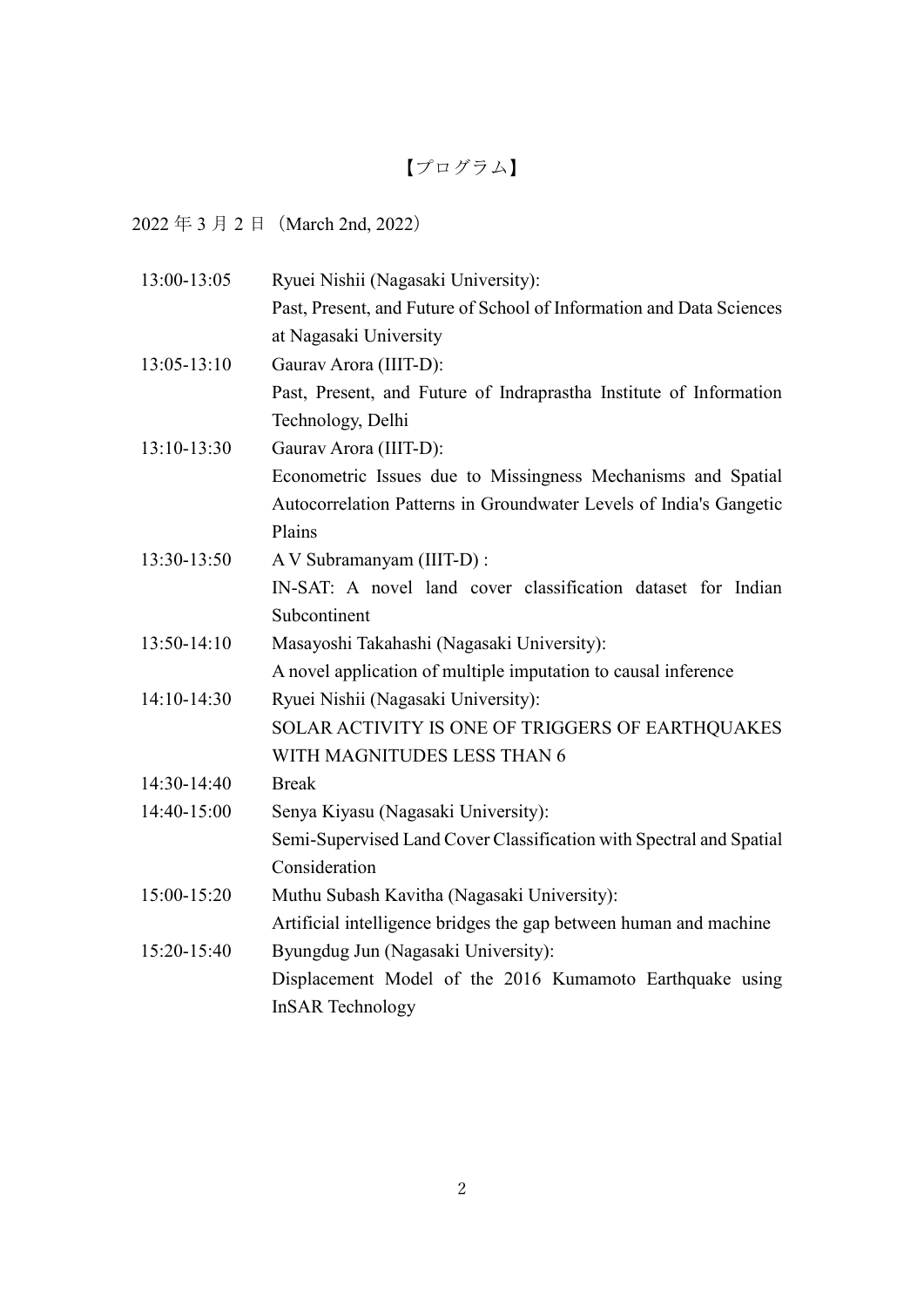2022 年 3 月 3 日 (March 3rd, 2022)

| 13:00-13:20   | Masao Ueki (Nagasaki University):                                 |
|---------------|-------------------------------------------------------------------|
|               | Spatio-temporal nonlinear random effects modeling for COVID-19    |
|               | case counts in Japan                                              |
| 13:20-13:40   | Yuta Umezu (Nagasaki University):                                 |
|               | Non-linear variable selection with ultra high-dimensionality      |
| 13:40-14:00   | Yu Ichifuji (Nagasaki University):                                |
|               | Geographic factor analysis of hotel plan prices using web booking |
|               | data                                                              |
| 14:00-14:20   | Norio Setozaki (Nagasaki University):                             |
|               | Development of Immersive VR Learning Equipment for Peace          |
|               | <b>Education with Tangible User Interface</b>                     |
| 14:20-14:30   | <b>Break</b>                                                      |
| 14:30-14:50   | Makoto Fujimura (Nagasaki University):                            |
|               | Degradation Scheme by Geometrically-Transformed Image against     |
|               | <b>Average Attack</b>                                             |
| $14:50-15:10$ | Yuichiro Shibata (Nagasaki University):                           |
|               | Real-time signal and image processing with FPGA computing         |
| 15:10-15:30   | Tomoya Sakai (Nagasaki University):                               |
|               | "Low-rank and sparse" everywhere: what if plugged in deep         |
|               | learning?                                                         |
| 15:30-16:30   | Discussion                                                        |

セミナー開催責任者: 長崎大学情報データ科学部 高橋将宜 Email: m-takahashi@nagasaki-u.ac.jp 【共同オーガナイザー: Gaurav Arora 助教授 (IIIT-Delhi)】

本セミナーは「二国間交流事業 共同研究・セミナー 令和 3(2021)年度」(国立 大学法人長崎大学)・(JPJSBP220217703)の支援により開催されるものである.

共同セミナーウェブサイト: <https://www.idsci.nagasaki-u.ac.jp/archives/2496/>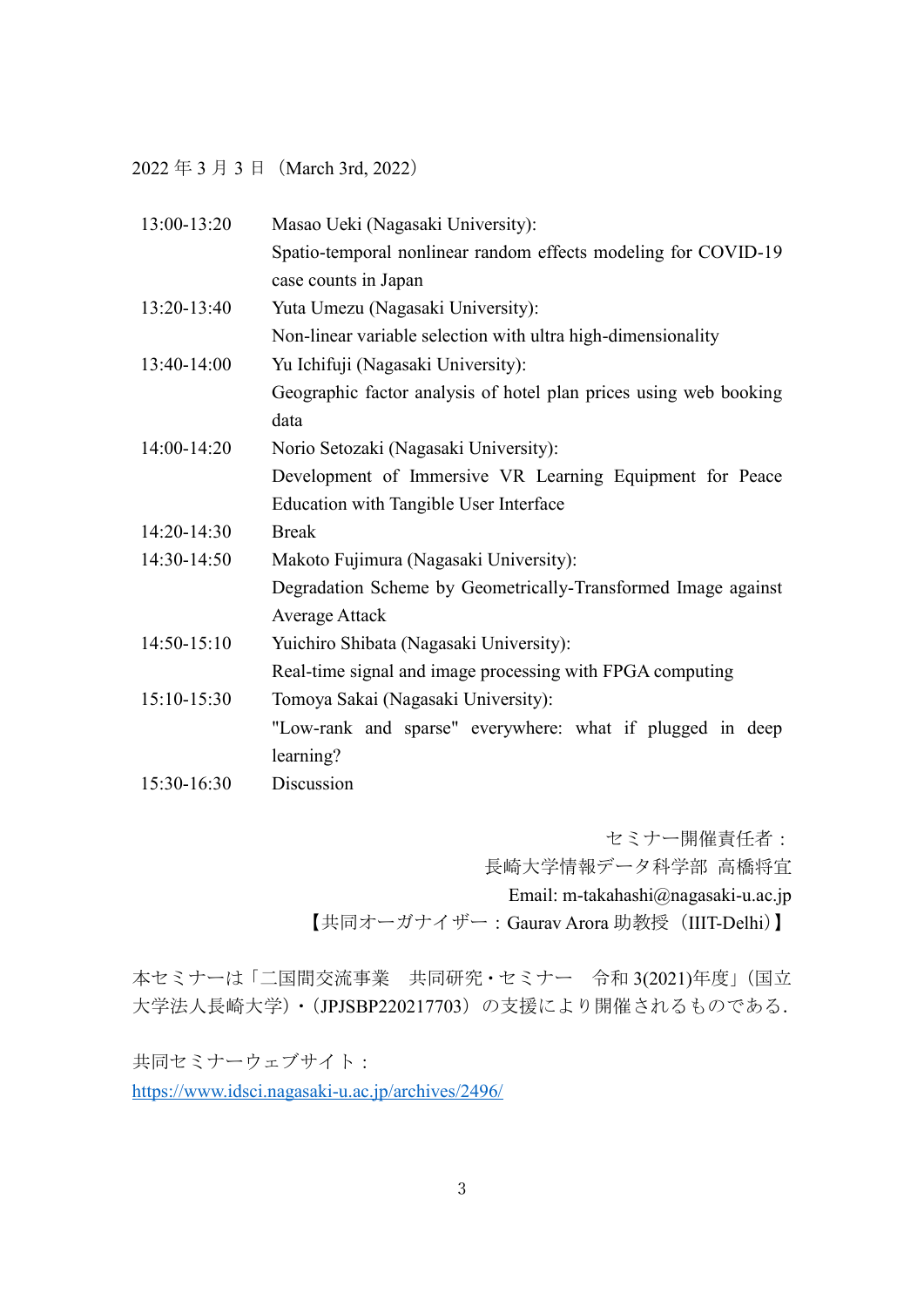【講演要旨】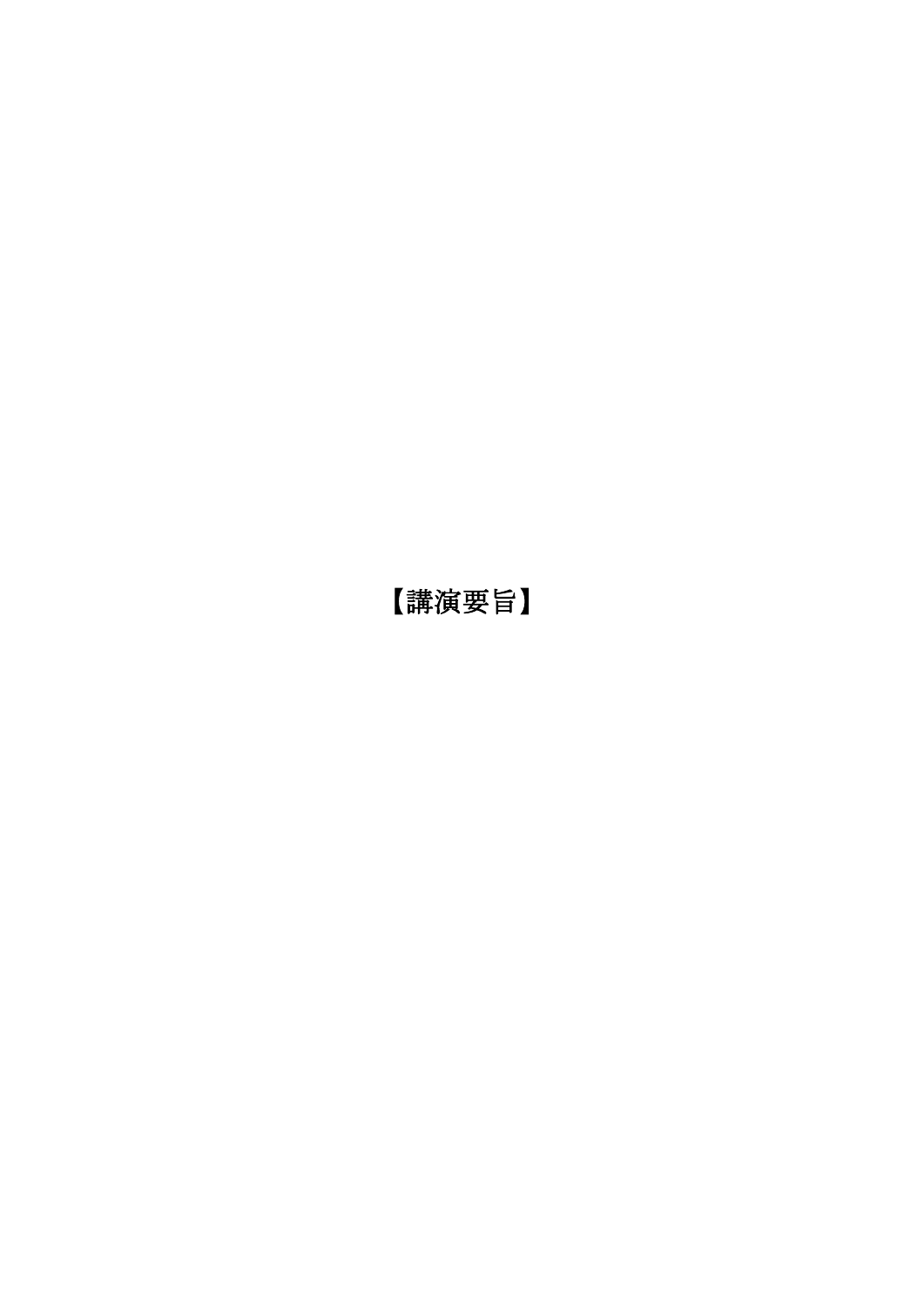# **Econometric Issues due to Missingness Mechanisms and Spatial Autocorrelation Patterns in Groundwater Levels of India's Gangetic Plains**

Gaurav Arora

#### Indraprastha Institute of Information Technology, Delhi

# **Abstract**:

The groundwater level frequently appears as a variable in empirical models in applied economics, sustainability sciences, hydrology and related disciplines. Governmental agencies monitor groundwater levels and these data are an important input for academic research and policy. Missing values can occur in published data due to planned monitoring decisions or defective, inaccessible and dry observation wells. We ask whether missingness is ignorable in the context of groundwater levels' mean estimation and causal inference. We argue that missing values occurring due to "dry wells" are nonrandom and show that the deletion of missing values due to dry wells leads to rightcensoring and a sample selection bias in estimates of the population mean, OLS regression coefficients, and the average treatment effect.

Groundwater levels are spatially auto-correlated meaning that the level at any given location is more similar to those at nearby locations than the locations that are further away. This can be a source of inefficiency in OLS estimation but also provides opportunities for "better" spatial interpolation. We present a theoretical background on relevant geo-statistical models and demonstrate characterization and estimation of spatial auto-correlation in groundwater levels and discuss its impact on statistical inference using simulations. We discuss the key underlying assumption of "spatial stationarity" and other methodological concerns when studying spatial auto-correlation in groundwater levels.

This is a joint work with Saif Ali.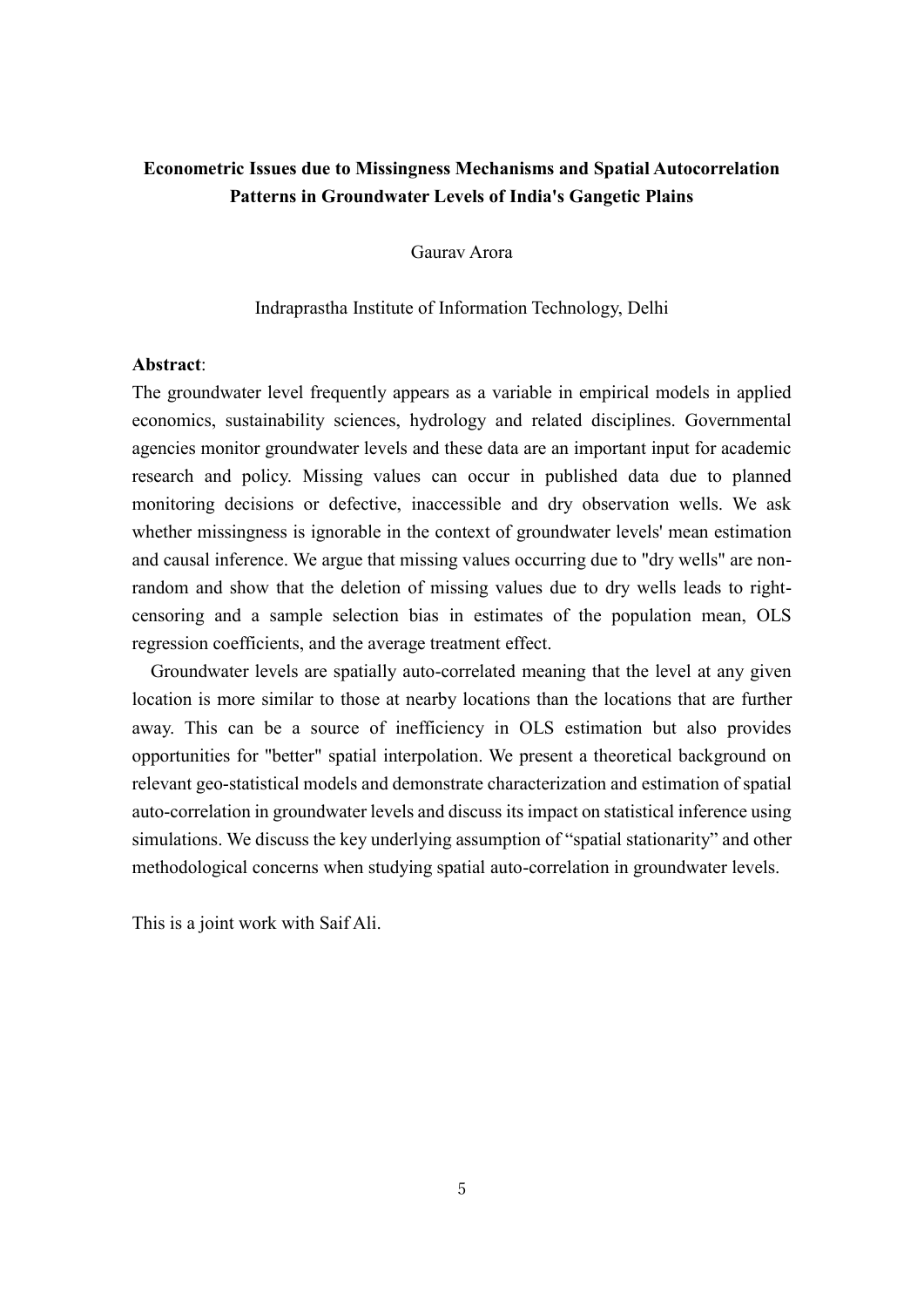# **IN-SAT: A novel land cover classification dataset for Indian Subcontinent**

# A V Subramanyam

Indraprastha Institute of Information Technology, Delhi

# **Abstract**:

Remote sensing through satellite imagery is applied widely for environmental control, urban planning and land cover classification. To this end, supervised deep learning models can fully exploit the potential of satellite images. However, such models require large annotated datasets. Therefore, through this study we present two novel labelled satellite image datasets, namely In-Sat, based on Sentinel-2 Satellite Imagery and Google Earth Imagery covering Indian subcontinent regions. We provide benchmarks and detailed analysis for these datasets using state-of-the-art and our improved remote sensing deep learning models which achieve 91% and 81% overall accuracy in region-wise split setting and 98% and 94% overall accuracy in class-wise split setting for Sentinel-2 data and Google Earth data respectively. We also demonstrate the application of our system for change detection.

This is a joint work with Meet Shah Harshadbhai and Gaurav Arora.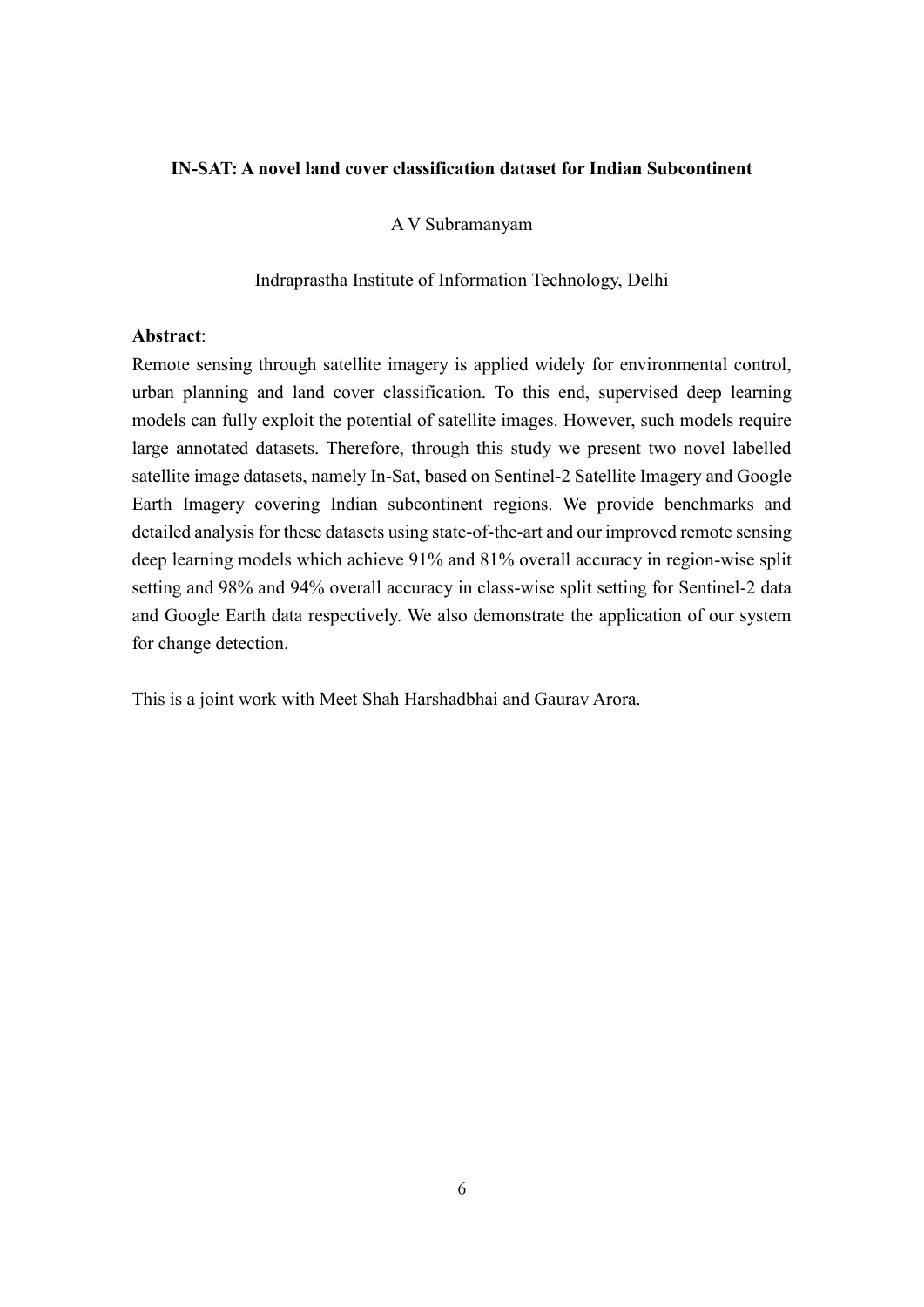# **A novel application of multiple imputation to causal inference**

Masayoshi Takahashi

Nagasaki University

## **Abstract**:

Causal inference is often regarded as a missing data problem in the potential outcomes framework. Also, multiple imputation is known to be the general approach to missing data. However, multiple imputation is rarely used as a method for causal inference. In the causal inference literature, it is known that the regression discontinuity design (RDD) can be used to estimate the local average treatment effect (LATE) at the cutoff point. This presentation introduces a novel approach to estimating the LATE at the cutoff point by multiply-imputing potential outcomes, which is named multiple imputation regression discontinuity design (MIRDD). Based on the results from Monte Carlo simulations under 112 different settings, each repeated 5,000 times, we show that the MIRDD performs well in terms of bias, root mean squared error, coverage, and interval length compared to the standard RDD methods. We propose to use the MIRDD as a graphical diagnostic tool for the RDD. To implement the proposed method, an easy-to-use software program is also provided.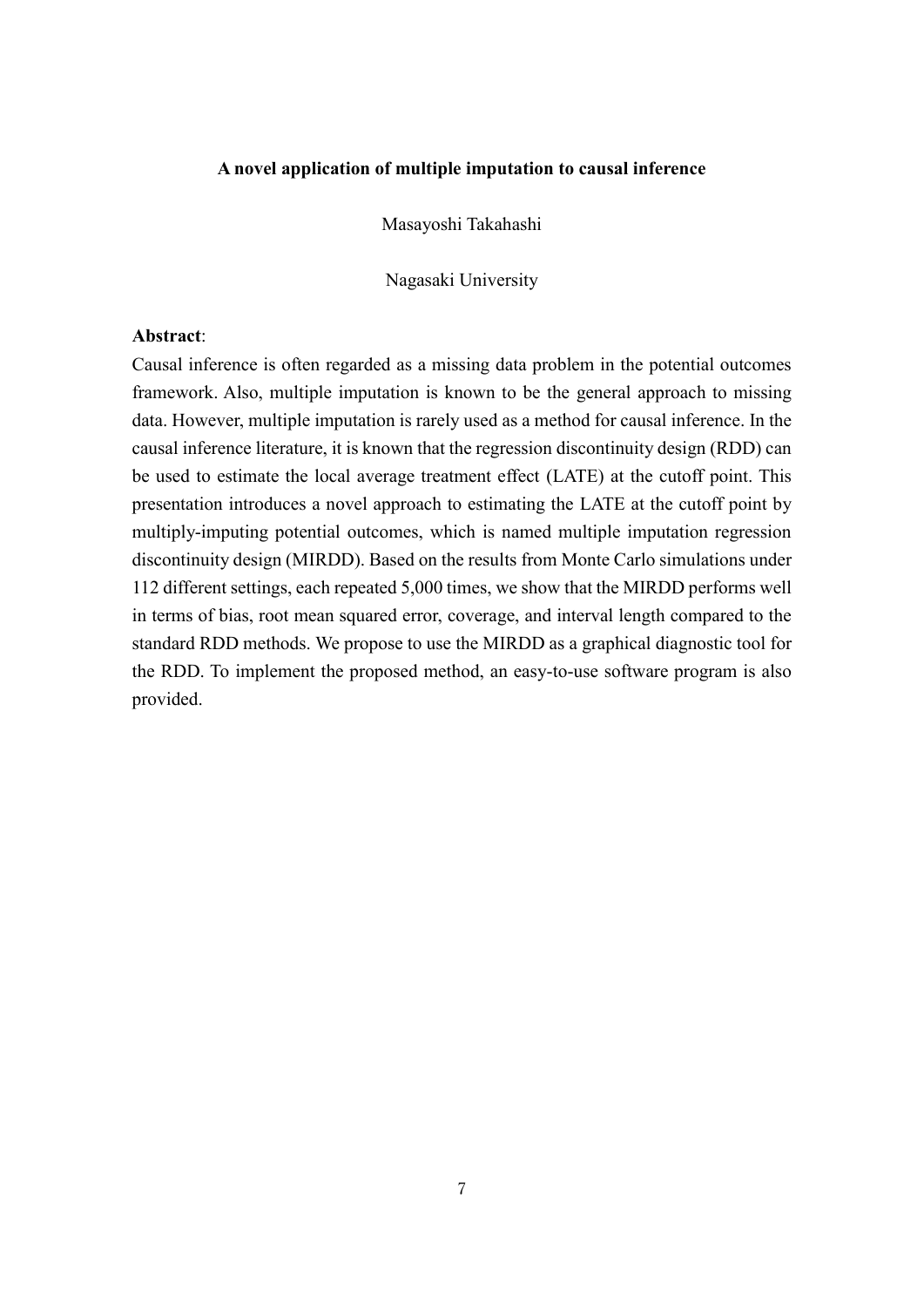# **SOLAR ACTIVITY IS ONE OF TRIGGERS OF EARTHQUAKES WITH MAGNITUDES LESS THAN 6**

Ryuei Nishii

Nagasaki University

### **Abstract**:

Possible triggers of earthquakes such as tidal stress, rainfall, the building of artificial water reservoirs, mining, and extraction of fossil fuels have been discussed in the literature. Furthermore, solar activity has been also speculated to be a trigger of earthquakes. In this article, we tackle this problem by data analysis based on machine learning, wherein we used physical measurements of solar activity and related variables for predicting frequencies of earthquakes on the entire earth.

From the analysis of actual data, we conclude that solar activity is one of the triggers of earthquakes with magnitudes from 3.0 to 5.9. In addition, we show that the Earth's electric field is the most effective variable related to earthquakes.

This is a joint work with Pan Qin and Ryosuke Kikuyama.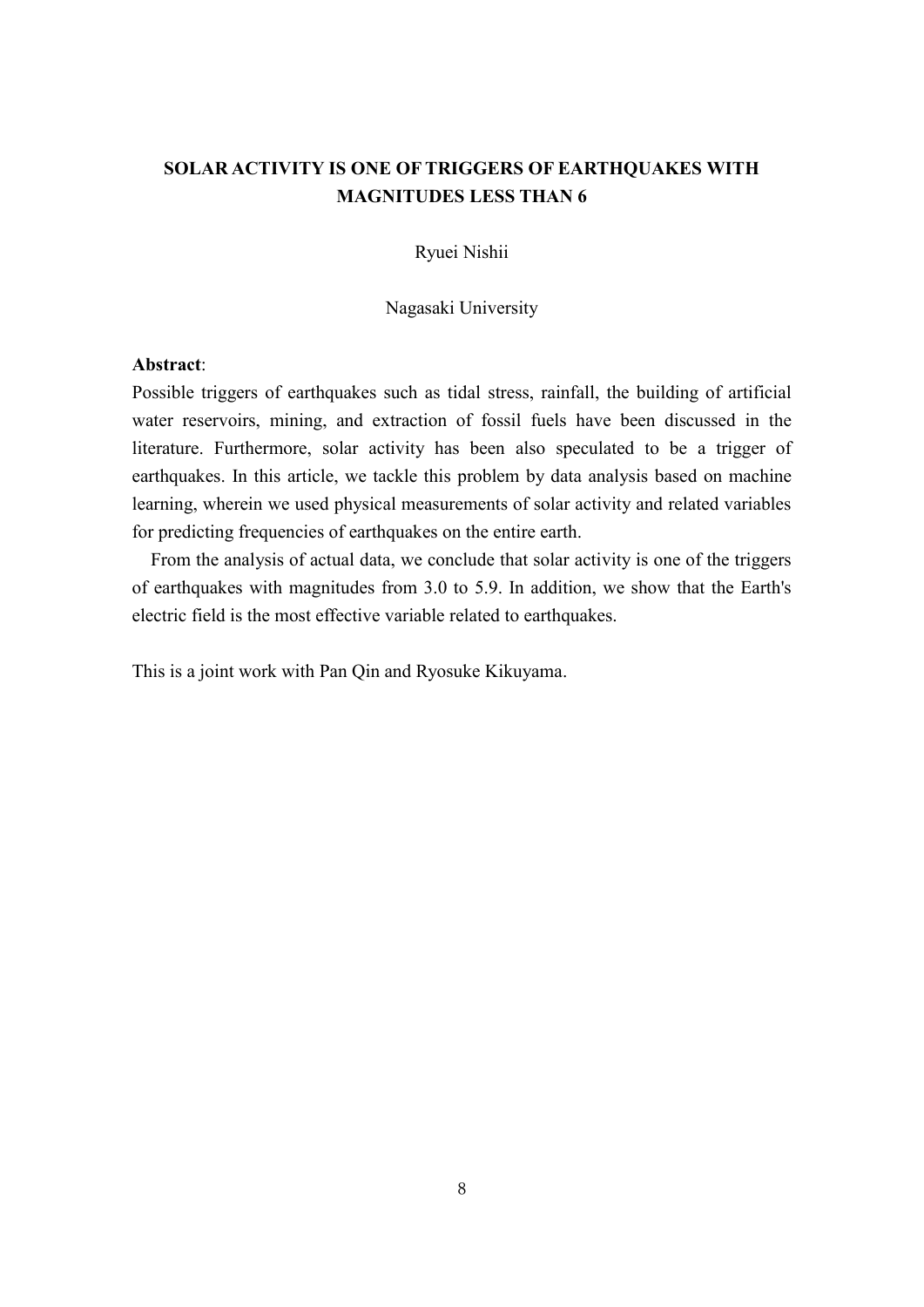# **Semi-Supervised Land Cover Classification with Spectral and Spatial Consideration**

Senya Kiyasu

Nagasaki University

# **Abstract**:

Land cover identification is one of the most important purpose of remote sensing. One of the prescribed categories is assigned to each of the pixels according to the spectral characteristics of the land cover objects and the land cover map are produced. The supervised classification is the commonly used method of analysis when the objective categories are prescribed and training data for each category are available. However, it is almost difficult to always provide sufficient data for estimating the spectral characteristics in real applications. This situation often causes considerable errors and difficult to be solved using only the provided training data.

We use the semi-supervised methods for solving this problem which train the classifier using both of the provided training data and the unclassified objective image. We applied the method of semi-supervised land cover classification considering spectral and spatial arrangement in the image.

One of our approaches is as follows. We partition all pixels into k clusters considering both of spectral and spatial characteristics. Then we select several clusters out of them which can be assigned appropriate categories using the provided training data. We use the pixels in the selected clusters as additional training data and classify all pixels in the image by using the sequence of supervised classification. However, the results of clustering sometimes provide inappropriate clusters. We tried to improve the results by assigning the category to the predefined regions in the image which are considered to consist of one category of object.

This is a joint work with Aye Moh Htun and Kotaro Sonoda.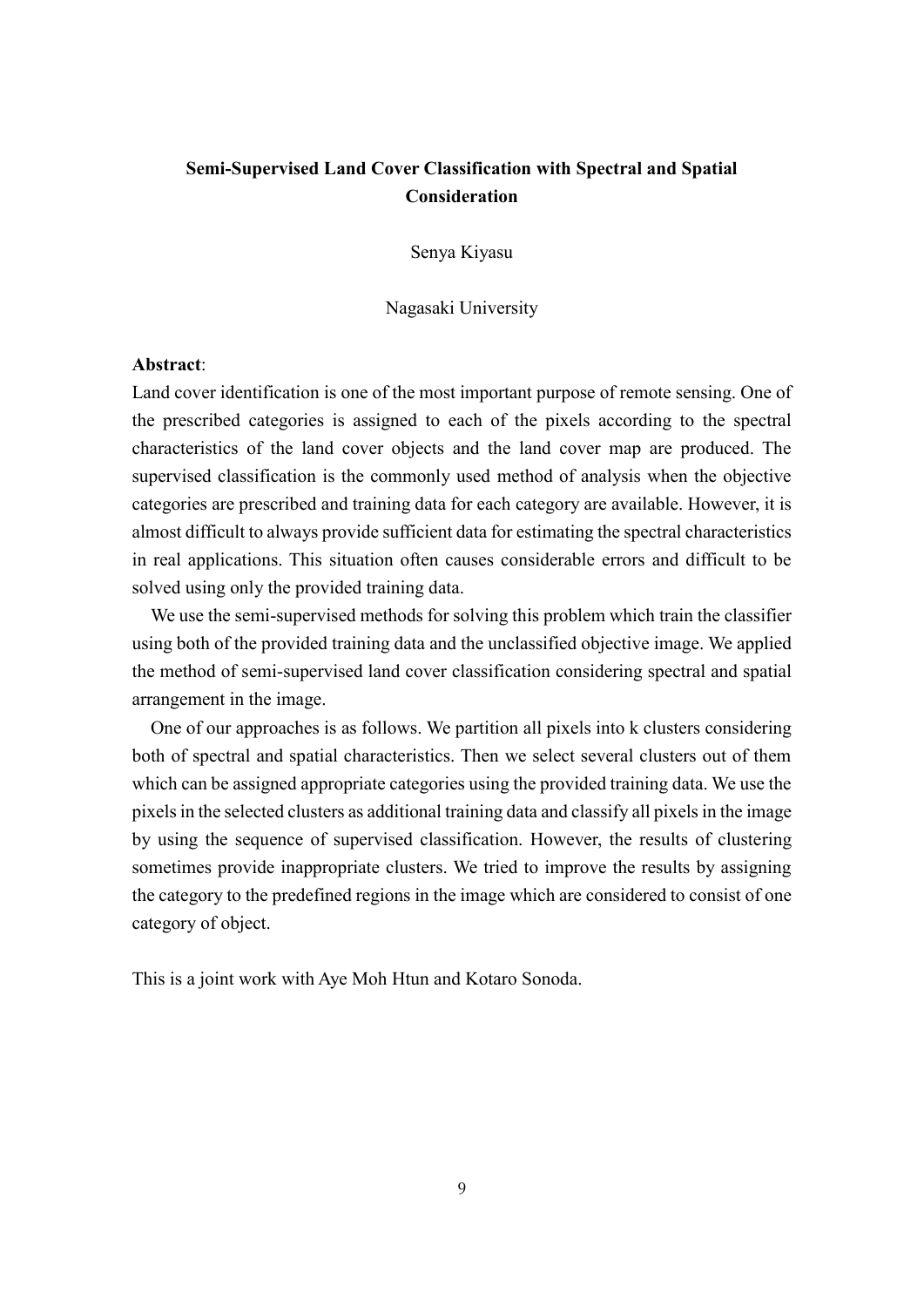# **Artificial intelligence bridges the gap between human and machine**

Muthu Subash Kavitha

Nagasaki University

## **Abstract**:

Humans have really impressive abilities and can act by both thinking and intuition. How do we bring that knowledge into a more structured prediction model and how inspiration from brain mechanisms could give us good priors to design a good neural network architecture. In order to make convolutional neural networks (CNNs) better, we need to know about how the input is being processed by the brain to object category. If we did understand that then we need to know where we use that piece of understanding. Our brain's plasticity allows us to learn and improve our skills. Similarly neural network learns when we feed it with lots of data. During the training process, the weights are tuned accordingly to strengthen or weaken the connection between neurons. This is how neuroscience inspires artificial intelligence (AI) in emulating human intelligence and building neural networks that mimic brain structure. We proposed specific knowledge to enhance the power of the neural networks in identifying objects and explain briefly two AI projects. In the study for the delineation of the vessel regions on Eye Image calculated from topological characteristics can able to detected damaged tiny vessels, even that do not appear in the ground truth but appear in the original fundus images, which is more appealing on the relevant literature of segmentation. Another study developed generative model which used combined values of both normal and error spaces of autoencoder based on orthogonal projection constraints to detect anomaly objects. The proposed AI models performance is compared over the network without our proposed scheme. The network with our proposed function showed much higher performance than the state-of-the-arts. The effectiveness of the components of AI are evaluated using ablation study experiments.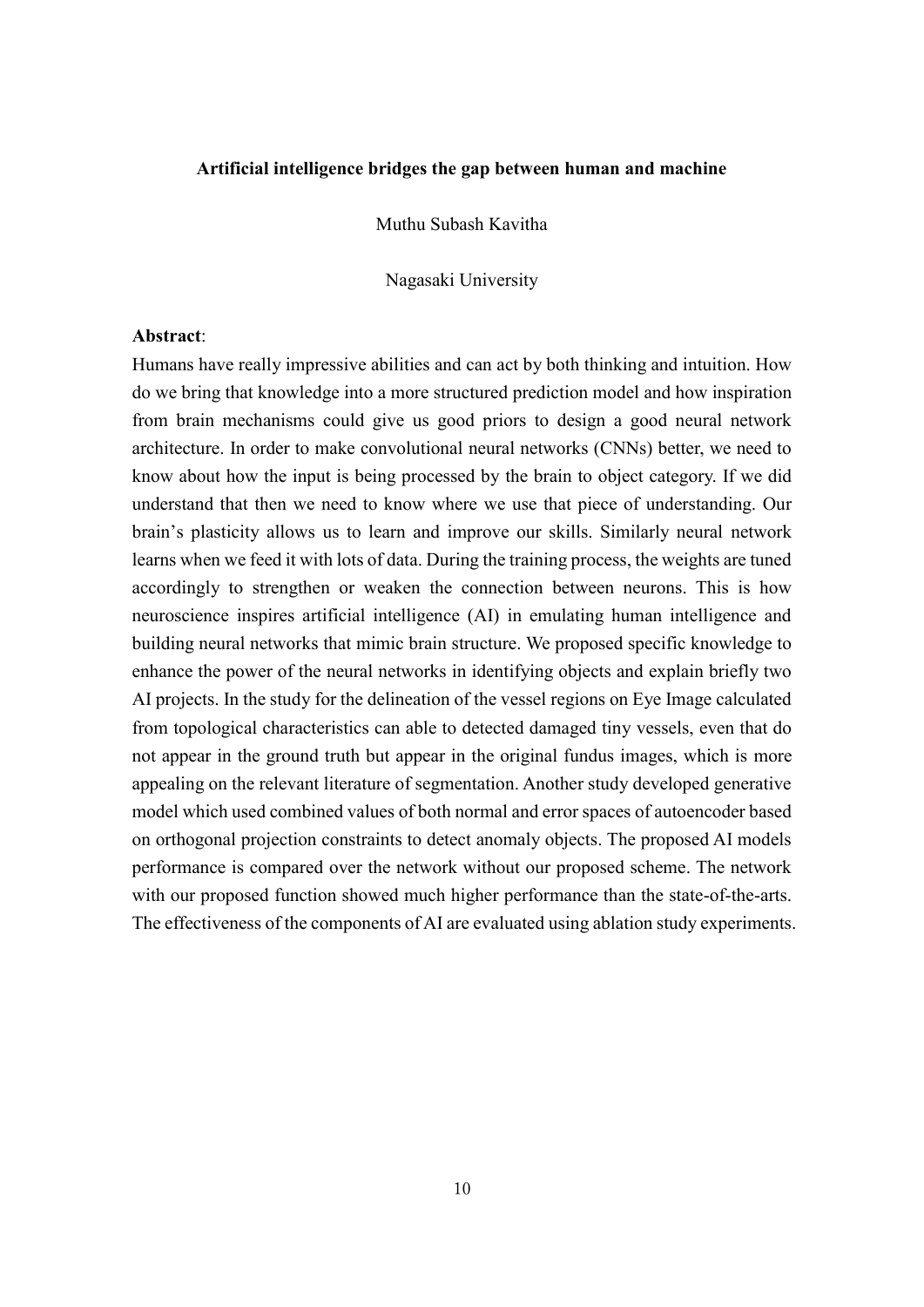# **Displacement Model of the 2016 Kumamoto Earthquake using InSAR Technology**

Byungdug Jun

Nagasaki University

# **Abstract**:

Meteorological Agency (2016), the magnitude of a foreshock on April 14 was 6.5 and that of the main shock on April 16 was 7.3. The epicenter was in Mashiki-cho located in the east of Kumamoto City. One of the characteristics of the Kumamoto earthquake was that frequent small-scale aftershocks occurred subsequent to the main quake. If we were to include minor aftershocks that could not even be felt by people, then as many as 130,000 had occurred in the Kyushu region. Even those earthquakes with a magnitude of 3.5 or more have been recorded 339 times. Aftershocks are a common feature of earthquakes and occurred with extraordinary frequency in the case of the Kumamoto earthquake.

This study analyzes seismic activity using the Sentinel Application Platform (SNAP), which was developed under the ESA for the analysis of data obtained using InSAR. We used another software called SNAPHU distributed by SORSEFORGE to process the phase unwrapping approach data. In this study, the Sentinel satellite data from the C-band were compared with the ALOS satellite data from the L-band to check the performance of the C-band and L-band. We used data from the analysis of the L-band carried out by the Geographical Survey Institute regarding the Kumamoto earthquake (Geospatial Information Authority of Japan, 2016).

The analysis shows that the displacements caused by the Kumamoto earthquake range from −25 cm to +211 cm and occurred not only in areas surrounding the epicenter but also in wider areas in the Kumamoto Prefecture. Thus, phase unwrapping processing can show diastrophism in an intelligible way.

Generally, in order to guarantee the model verification, used data was split into a calibration area and a verification area. In this paper, however calibration and verification data were used as a same data. The reason why in-situ data of all Kumamoto area was small amount with only 9 points of GPS in around earthquake area. Since the relationship between calculated and in-situ displacement data is linear, the estimate model to derive displacement is as the follows:

# $D = -0.3114x + 10.599$

where D is displacement, x should be calculated data with phase unwrapping. The general fit of the models was calculated as the root mean square deviation (RMSD), which describes the mean deviation of the estimated values, in the unit of measure used on the input data (cm). The RMSD on the test area was 6.8 with an R2 of 0.72.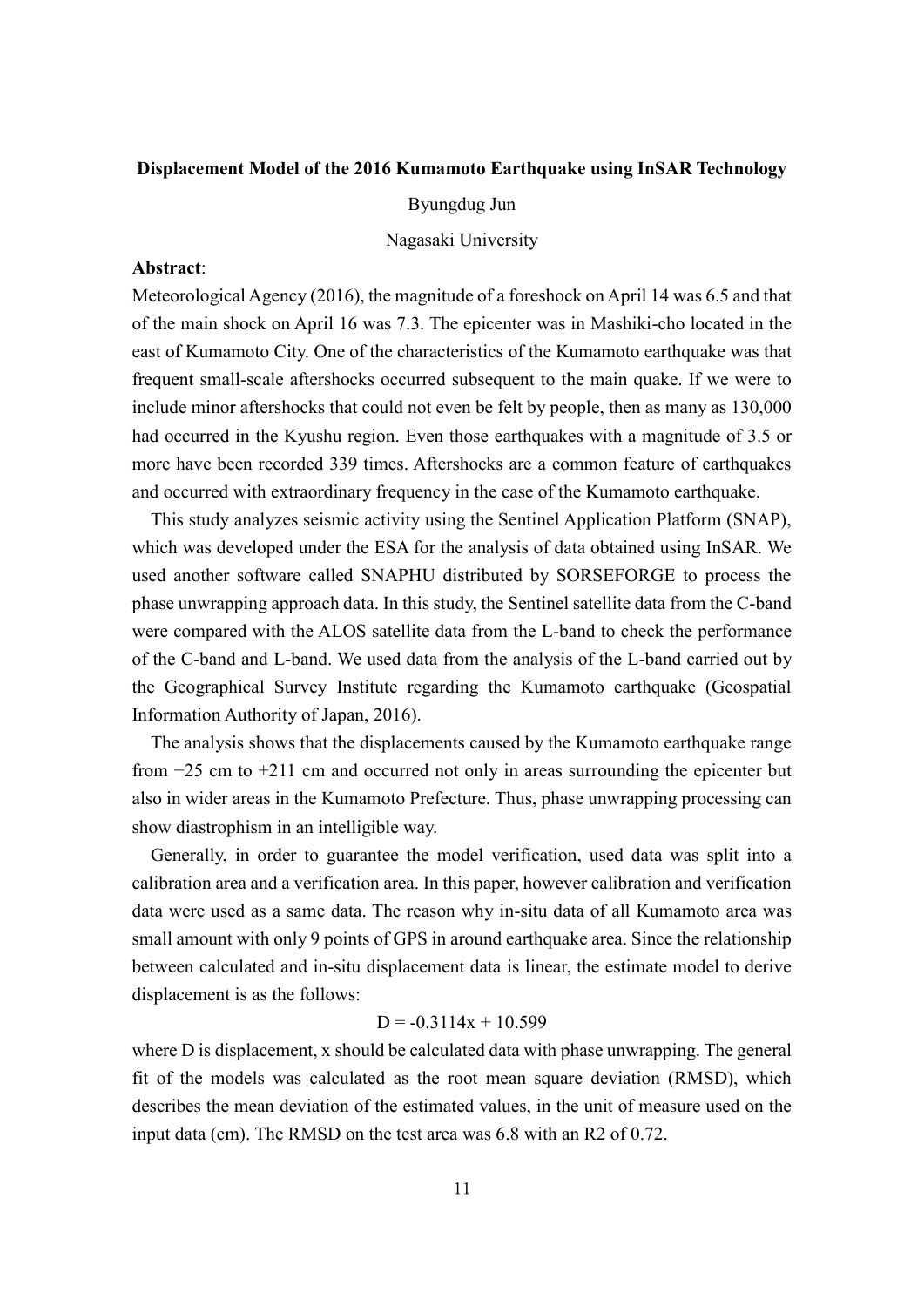# **Spatio-temporal nonlinear random effects modeling for COVID-19 case counts in Japan**

Masao Ueki

Nagasaki University

# **Abstract**:

Coronavirus disease 2019 (COVID-19) caused by the SARS-CoV-2 virus has spread seriously throughout the world. In Japan, the spread of infection still continues and the number of infected people is increasing. Statistical modeling of the number of COVID-19 cases may help understand the pattern of spread and predict future spread of the infection. In this study, we describe a spatio-temporal modeling approach by Paul and Held (2011, Stat Med 30:1118-36) to model COVID-19 case count data. The Paul-Held model allows to model the multivariate count time-series data in 47 prefectures of Japan simultaneously by incorporating spatial information between prefectures. It involves nonlinear random effects to capture the heterogeneity in model parameters associated with the prefectures. We apply the Paul-Held spatio-temporal nonlinear random effects model to COVID-19 case counts in Japan with the negative binomial distribution, and describe the results of the application.

(This research was partially funded by Nagasaki University "Doctoral Program for World-leading Innovative and Smart Education" for Global Health, KENKYU SHIDO KEIHI.)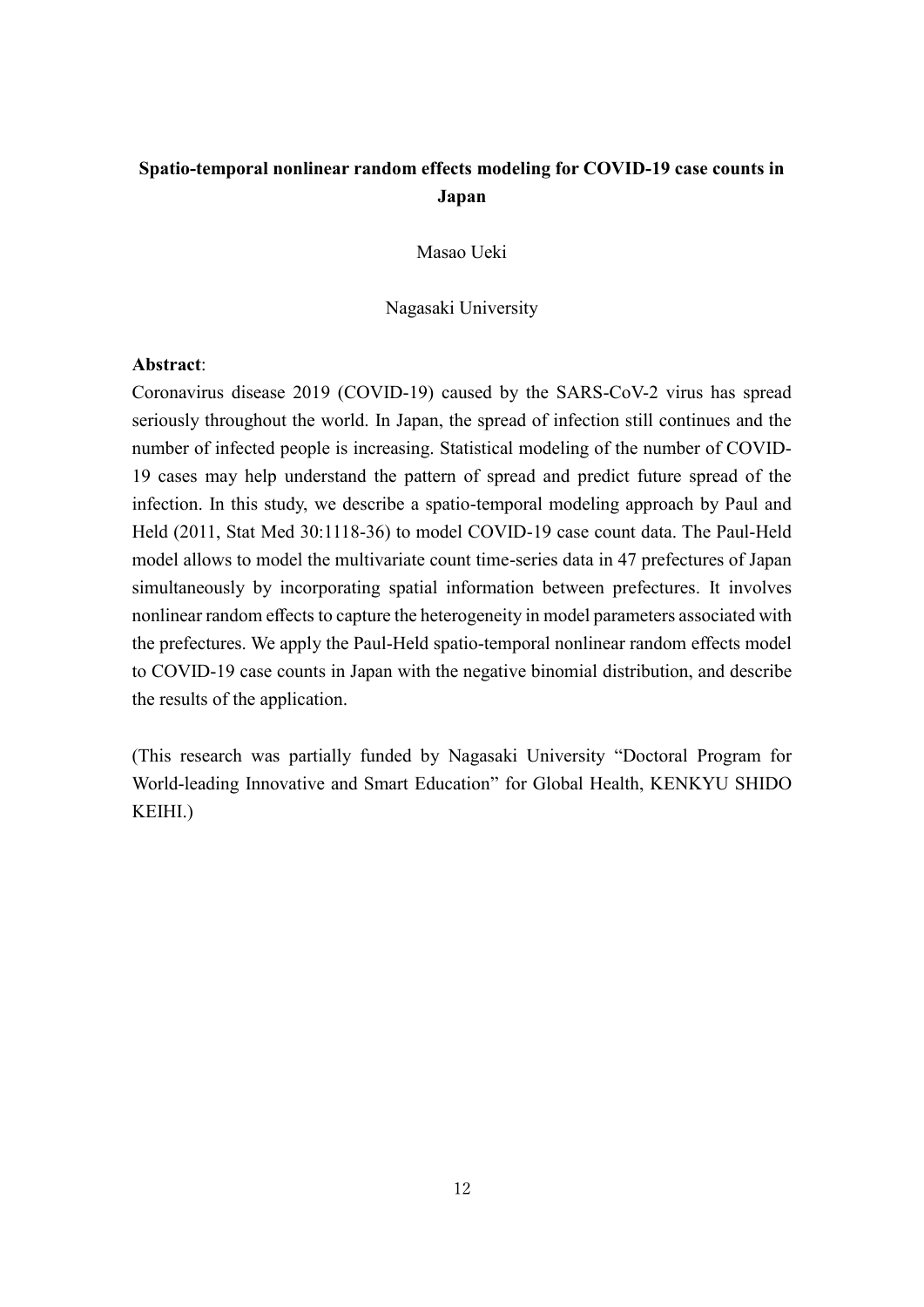# **Non-linear variable selection with ultra high-dimensionality**

Yuta Umezu

Nagasaki University

# **Abstract**:

In many area including statistics and machine learning, screening method is a kind of fundamental technique for handling large scale data, in which the number of variables is often larger than the sample size. In this talk, I explain some advances in screening method for detecting non-linear relationships between response and covariates in ultra high-dimensional scenario.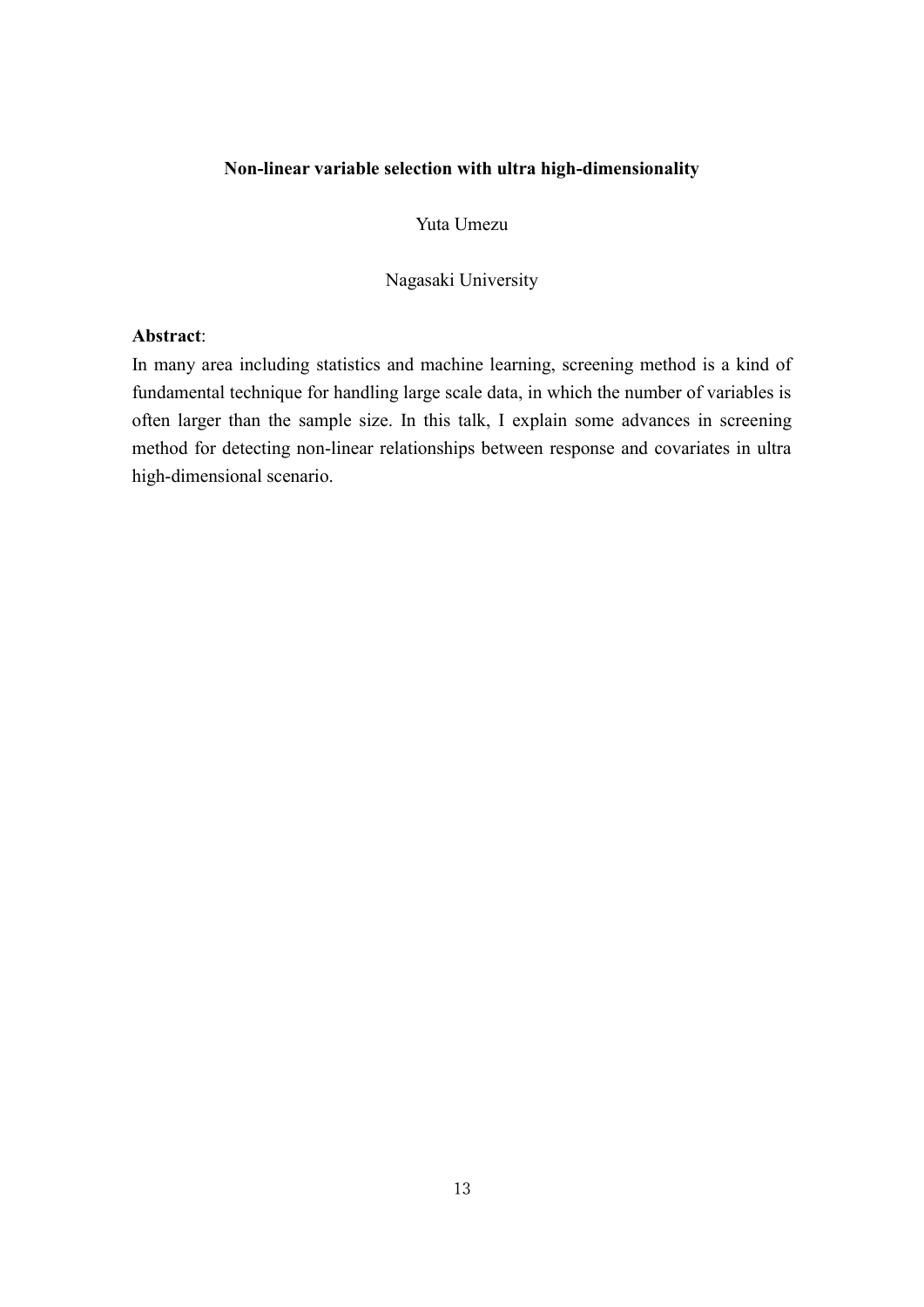## **Geographic factor analysis of hotel plan prices using web booking data**

# Yu Ichifuji

#### Nagasaki University

## **Abstract**:

In the era of open data, an increasing number of micro geo-data are becoming available. While remotely sensed images, people flow data, pricing data at gas stations, and many other micro geo-data will be useful for regional analysis, they tend to be noisy and have large samples. Computationally efficient statistical approach for noisy observations is increasingly important for modeling these data. In this research, our target is the tourism of Nagasaki Prefecture. The purpose of this study is to clarify the relationship between geographic factors in the occupancy rate and price of each hotel in Nagasaki Prefecture before the tourism industry was damaged by the COVID-19. This is an essential approach to understand how much recovery has been possible and how the situation has changed after the effects of the COVID-19 have subsided. Specifically, we extended the spatial econometric model based on occupancy rates estimated using data that can be collected via API from hotel booking websites to visualize the impact of each hotel. The data records occupancy rates and average unit price in 59 hotels in 814 days between July 1, 2017, and September 24, 2019. The results showed that each location has its own characteristics, such as areas that are greatly affected by nearby prices and occupancy rates, and areas where occupancy rates increase when prices decrease.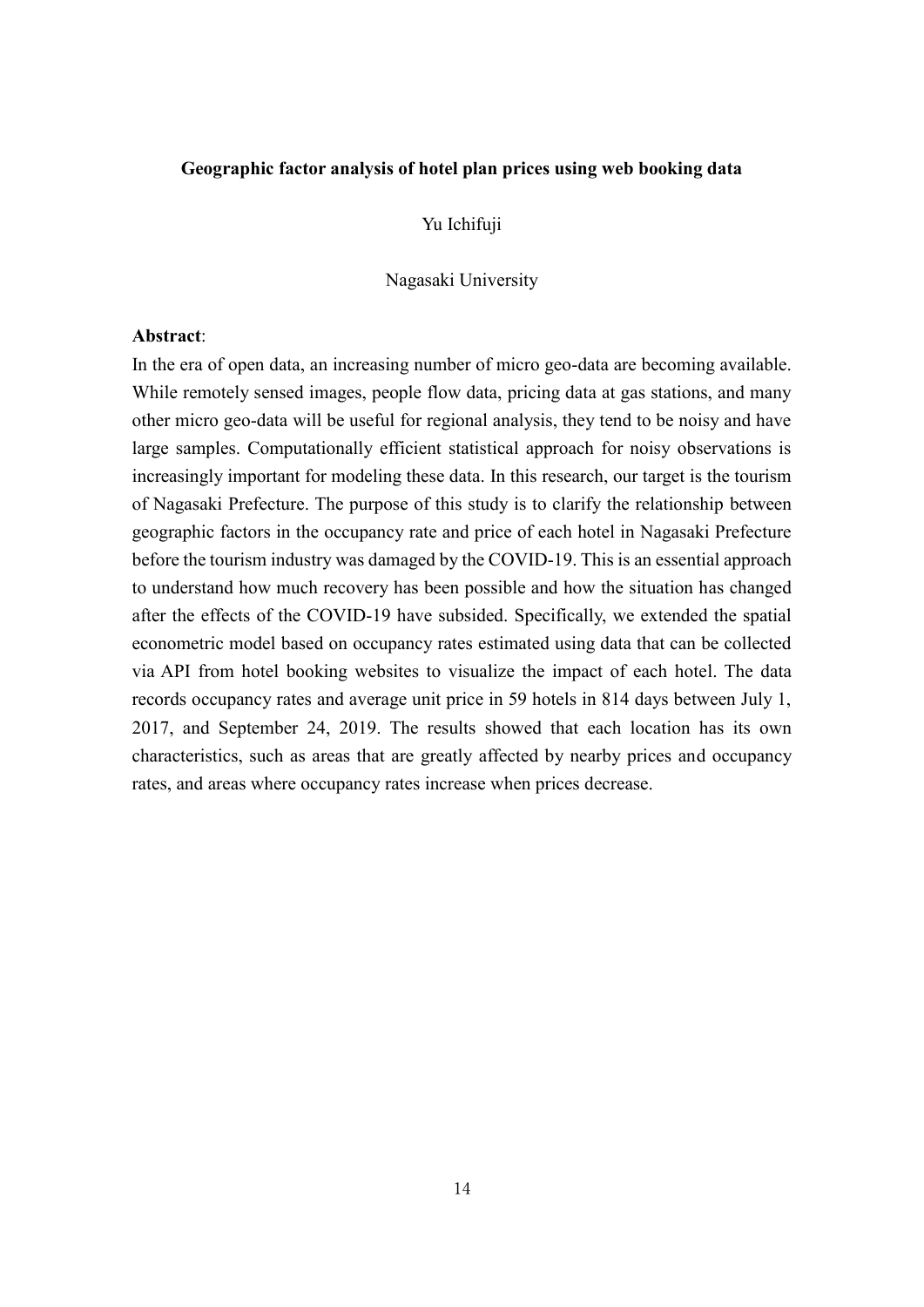# **Development of Immersive VR Learning Equipment for Peace Education with Tangible User Interface**

Norio Setozaki

Nagasaki University

# **Abstract**:

More than 75 years have passed since the end of World War II, and the number of A-bomb survivors is aging and decreasing. Therefore, there is a need to consider how to provide peace education for the children who will lead the next generation. In this study, we developed an immersive VR learning equipment for peace education with Tangible User Interface. It is expected to increase interest in the damage caused by the atomic bombings and to reduce psychological distance through exploratory learning in a virtual environment created by the learners themselves.

Using maps and photographs of the city before the atomic bombing as reference, learners place models of houses on a table and recreate the streets of Nagasaki before the bombing. The streetscape reproduced by the models of houses is constructed in real time in a virtual environment. By wearing a Head Mounted Display (HMD), learners can enter the "model world" that they have created. Then, by using the controllers held in both hands, they can switch to the "pre-bombing" version, which shows the details of the streets and the sense of life at that time. Furthermore, using the controllers in both hands, learners can also switch to the "after the bombing" version.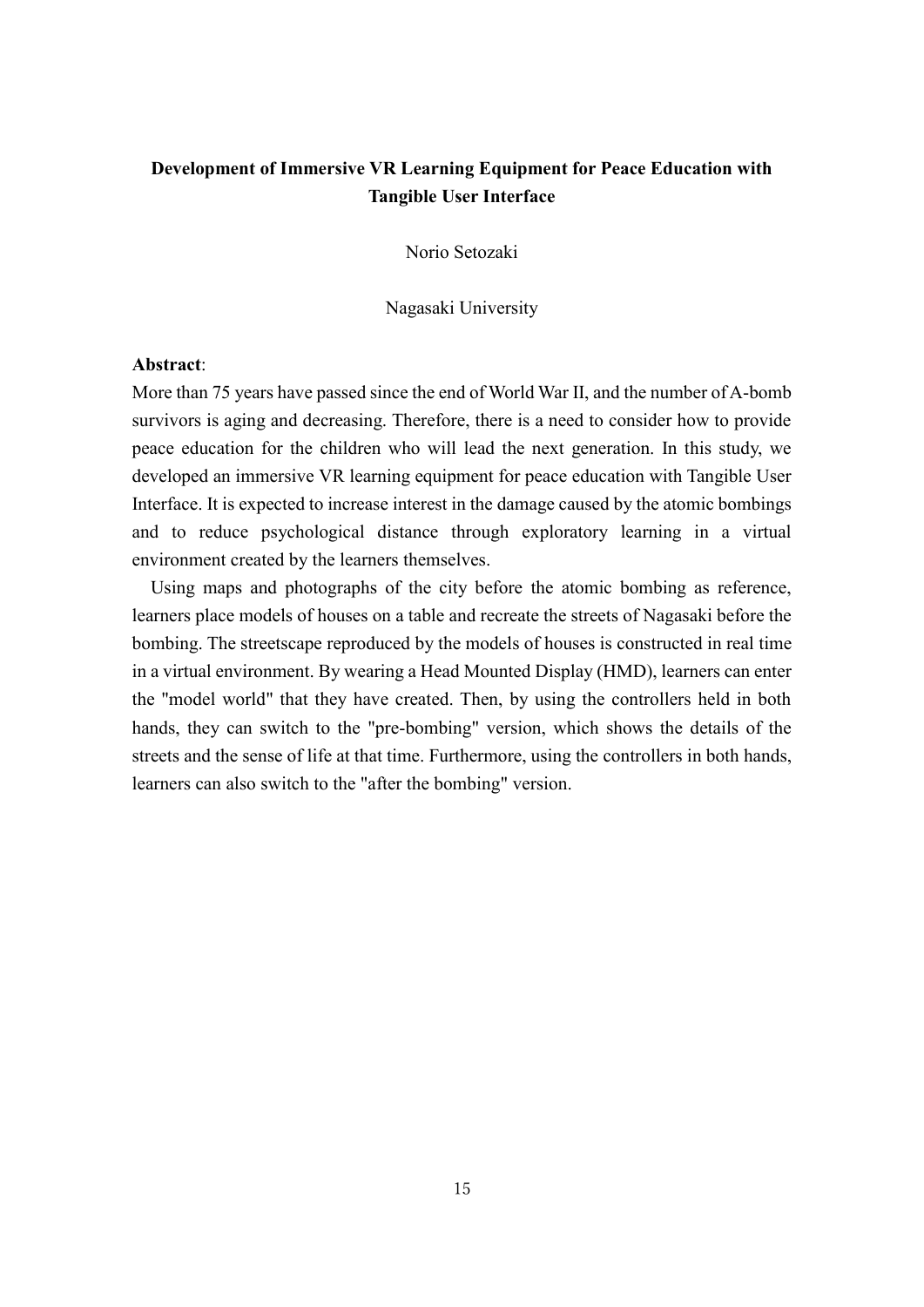# **Degradation Scheme by Geometrically-Transformed Image against Average Attack**

Makoto Fujimura

Nagasaki University

#### **Abstract**:

Image contents are published on web via internet. It becomes easy to access and enjoy many multimedia contents. But problem of illegal copy of multimedia contents rise up concurrently. And some watermarking techniques are proposed for copyright protection and authentication of digital media. Digital watermarking is to embed auxiliary information into a host digital signal by imposing imperceptible signal changes. However, illegal user attacks the watermarking of copyright protection system to eliminate embedded watermark. Attacks on digital watermarking system are several types which are removal attacks, geometrical attack, cryptographic attack and protocol attack.

In recently years, multiuser collusion attacks are appeared and spread for cost-effective attacking method for removing watermarking. In case of traditional watermarking techniques, different identification information is embedded into each distributing image data of same content. This is reason of collusion attack, which is averaging attack especially, is possible to eliminate identification information embedded by watermarking techniques. Average attack is easy and efficiency method for eliminating embedding identification information. Average of same digital image contents can eliminate only embedding information, because different information is inserted at same location of same image content.

If distributed digital image data of same contents are different each other, average attack invokes image data quality degradation. It is possible to create different image data of same content using seam carving technique. Seam carving was proposed effective content-aware resizing of image without geometric constraints. Seam carving process is consisted of two parts. At first, seam lines of image are searched using evaluation function of energy according to content-aware. Next, seam lines are eliminated from original image and rest of regions are connected by translation. Created resizing image by seam carving keep image quality subjectively and is different from original image in each pixel sampling location. Therefore, we applied seam carving technique to the degradation scheme against average attack.

This degradation scheme is based on canceling out linear condition of digital filter for breaking down average attack.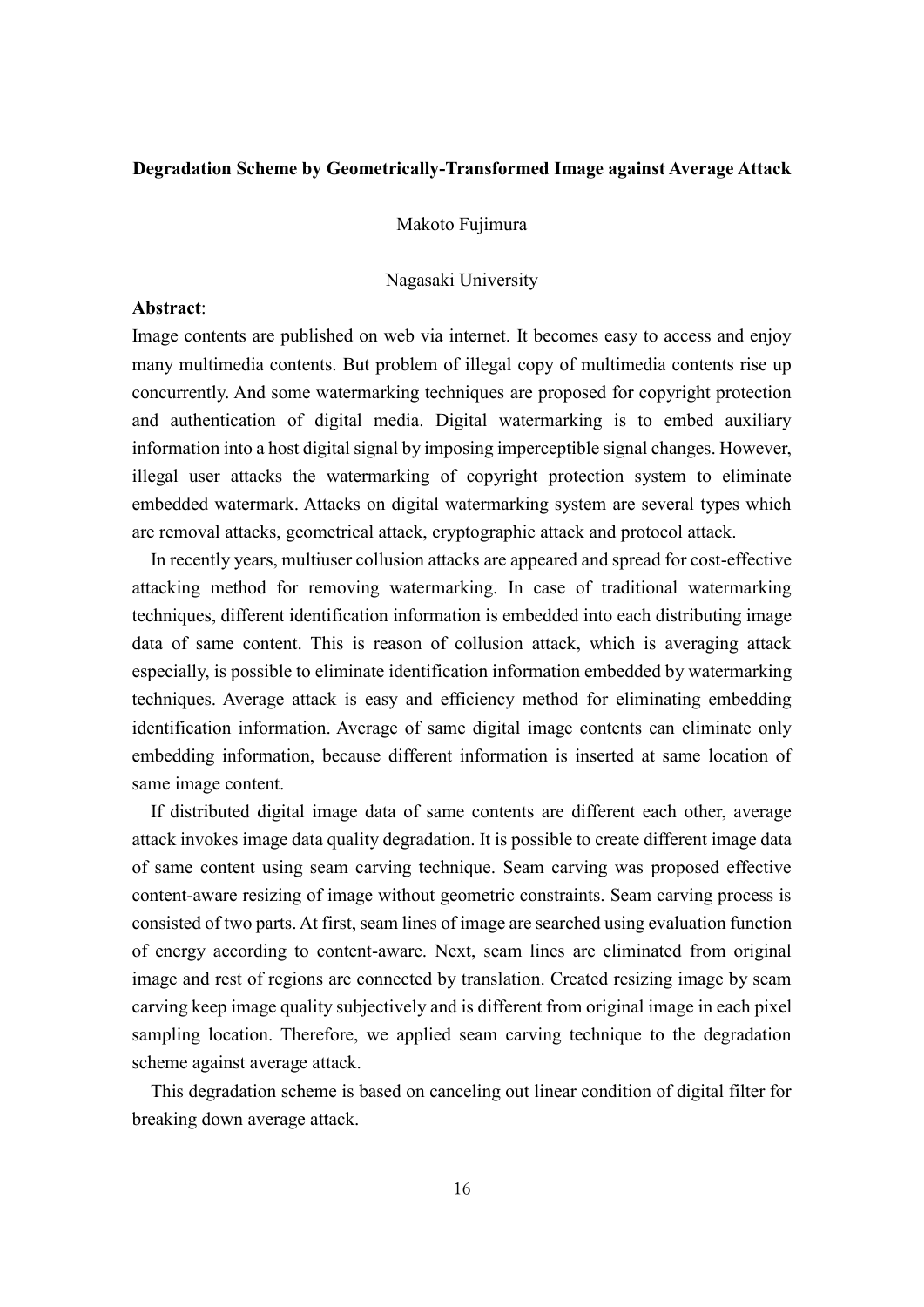# **Real-time signal and image processing with FPGA computing**

Yuichiro Shibata

Nagasaki University

# **Abstract**:

From a computer architecture perspective, one of technical challenges for machine learning and data science applications is handling of massive amount of data. Especially for cyber-physical systems such as autonomous robots, high-throughput input data produced by sensor devices must be processed within a low latency under a limited power constraint. In traditional computing approaches, the input data are firstly stored in memory with direct memory access (DMA) transfer, and then processed by a processor. Since the processor must wait for the DMA transfer to finish before starting the data processing, this imposes an inherent latency. In addition, the frequent memory access for data buffering tends to consume a large portion of the power budget. Field programmable gate array (FPGA) computing is an alternative approach. In this approach, by making the best use of re-programmability of FPGAs, deeply pipelined custom arithmetic hardware structure is configured for each application, enabling stream processing of input data. Since the input data can be directly fed into the pipeline without storing the memory, low latency is easily achieved. Moreover, data acquisition and processing can be overlapped in a pipelined manner, achieving high-throughput data processing. However, all the traditional computing algorithms do not fit with this FPGA computing concept. Thus, proper selection and modification of algorithms are often crucial issues as well as sophisticated design of hardware structure. In this talk, several implementation examples of signal and image processing applications are introduced to reveal what factors of algorithms affect the efficiency. Some FPGA-specific techniques to optimize the relationship between algorithms and architectures are also discussed.